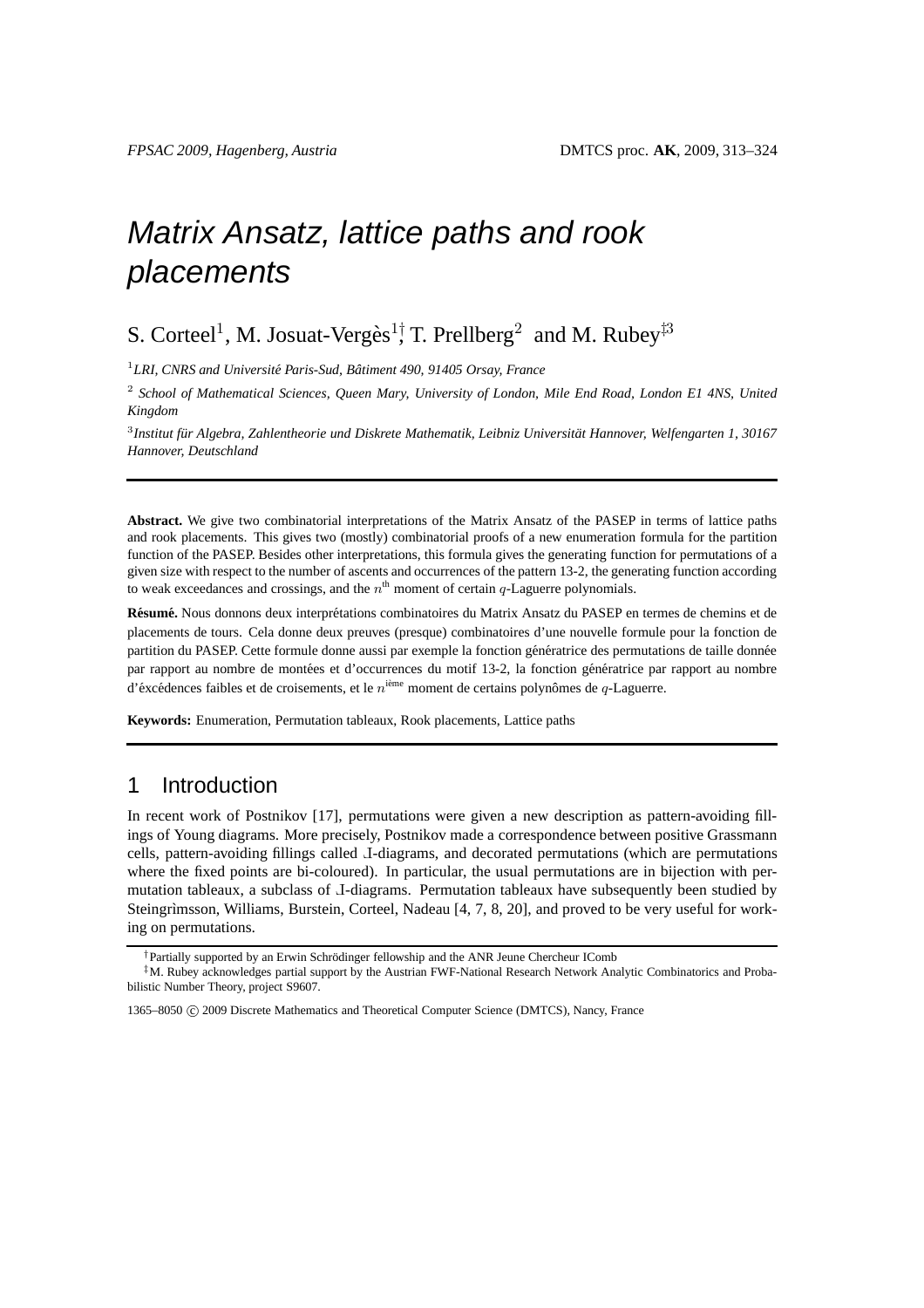Corteel and Williams established a link between permutation tableaux and the stationary distribution of a classical process studied in statistical physics, the Partially Asymmetric Exclusion Process (PASEP). This process is described in [8, 9]. Briefly, the stationary probability of a given state in the process is proportional to the sum of weights of permutation tableaux of a given shape. The factor behind this proportionality is the partition function, which is the sum of weights of permutation tableaux of a given half-perimeter.

An alternative way of finding the stationary distribution of the PASEP is given by the Matrix Ansatz [9]. Suppose that we have operators D and E, a row vector  $\langle W|$  and a column vector  $|V\rangle$  such that:

$$
DE - qED = D + E, \qquad \langle W|E = \langle W|, \qquad D|V\rangle = |V\rangle, \qquad \text{and} \quad \langle W||V\rangle = 1. \tag{1}
$$

Then, coding any state of the process by a word w of length n in D and E, the probability of the state w is given by  $\langle W|w|V\rangle$  normalised by the partition function  $\langle W|(D + E)^n|V\rangle$ .

We briefly describe how the Matrix Ansatz is related to permutation tableaux [8]. First, notice that there are unique polynomials  $n_{i,j} \in \mathbb{Z}[q]$  such that

$$
(D+E)^n = \sum_{i,j\geq 0} n_{i,j} E^i D^j
$$

This sum is called the normal form of  $(D+E)^n$ . It is useful since, for example, the sum of coefficients  $n_{i,j}$ gives an evaluation of  $\langle W|(D + E)^n|V\rangle$ . Each coefficient  $n_{i,j}$  is a generating function for permutation tableaux satisfying certain conditions, or equivalently, *alternative tableaux* as defined by Viennot [27].

We give here two combinatorial interpretations of the Matrix Ansatz in terms in lattice paths and rook placements, and get two semi-combinatorial proofs of the following theorem:

**Theorem 1** *For any*  $n > 0$ *, we have:* 

$$
\langle W|(yD+E)^{n-1}|V\rangle = \frac{1}{y(1-q)^n} \sum_{k=0}^n (-1)^k \left( \sum_{j=0}^{n-k} y^j \left( {n \choose j} {n \choose j+k} - {n \choose j-1} {n \choose j+k+1} \right) \right) \left( \sum_{i=0}^k y^i q^{i(k+1-i)} \right).
$$

The combinatorial interpretation of this polynomial, in terms of permutations, is given in Proposition 1. For  $y = 1$  this specialises to:

**Corollary 1** *For any*  $n > 0$ *, we have:* 

$$
\langle W|(D+E)^{n-1}|V\rangle = \frac{1}{(1-q)^n} \sum_{k=0}^n (-1)^k \left( \binom{2n}{n-k} - \binom{2n}{n-k-2} \right) \left( \sum_{i=0}^k q^{i(k+1-i)} \right).
$$

Besides the references mentioned earlier, we have to point out an article of Williams [29], where we find the following formula for the coefficient of  $y^{m-1}$  in  $\langle W|(yD+E)^n|V\rangle$ :

$$
E_{m,n}(q) = \sum_{i=0}^{m-1} (-1)^i [m-i]_q^n q^{mi-m^2} \left( {n \choose i} q^{m-i} + {n \choose i-1} \right). \tag{2}
$$

It was obtained by enumerating J-diagrams of a given shape and then computing the sum of all possible shapes. Until now it was the only known polynomial formula for the distribution of a permutation pattern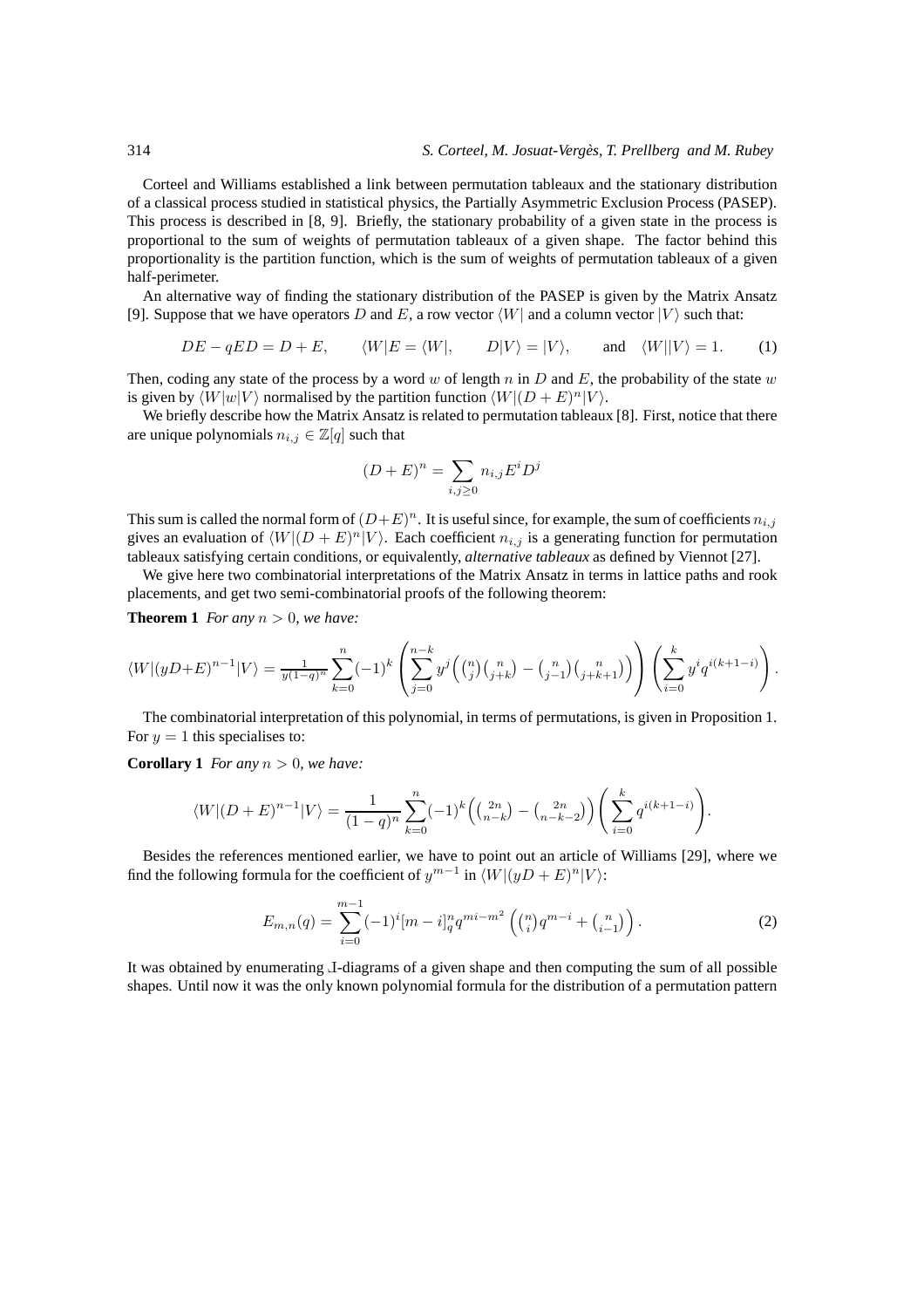of length greater than two (See Proposition 1). Although the article [29] focuses on J-diagrams, Williams and her coauthors sketched in Section 4 of [16] how this could have been done directly on permutation tableaux. Recently, Williams's formula has been obtained also by Kasraoui, Stanton and Zeng in their work on orthogonal polynomials [12]. We will show in the last section how our formula can be applied to prove and extend a conjecture presented in [29].

The polynomial  $y\langle W|(yD+E)^{n-1}|V\rangle$  was already heavily studied.

**Proposition 1** *For any* n ≥ 1 *the following polynomials are equal:*

•  $y\langle W|(yD+E)^{n-1}|V\rangle,$ 

 $\overline{M}$ 

- *the generating function for permutation tableaux of size* n*, the number of lines counted by* y *and the number of superfluous 1's counted by* q *[8, 28],*
- *the generating function for permutations of size* n*, the number of ascents counted by* y *and the number of 13-2 patterns counted by* q *[7, 20],*
- *the generating function for permutations of size* n*, the number of weak exceedances counted by* y *and the number of crossings counted by* q *[6, 20],*
- *the generating function of PDSAWs (partially directed self-avoiding walks) in the asymmetric wedge of length* n *where the number of descents is counted by* y *and the number of north steps is counted by* q *[23],*
- *the* n *th moment of the Al-Salam-Chihara* q*-Laguerre polynomials [12, 23].*

**Remark.** We can view the formula in Corollary 1 as an analog of the Touchard-Riordan formula [24] for the number of matchings of  $2n$  according to the number of crossings:

$$
\sum_{\text{matching of }2n}q^{\text{CT}(M)}=\frac{1}{(1-q)^n}\sum_{k=0}^n(-1)^k\left(\binom{2n}{n-k}-\binom{2n}{n-k-1}\right)q^{\frac{k(k+1)}{2}}.
$$

We remark that this formula also gives the  $2n<sup>th</sup>$  moment of the q-Hermite polynomials.

In [22], Penaud gave a combinatorial proof of this formula. By generalising Penaud's method we conjectured Theorem 1 and were hoping for a completely combinatorial proof thereof. However, at the time of writing the last step of this combinatorial proof is still missing.

This article is organised as follows: we first show how the Matrix Ansatz is naturally related to lattice paths. Then we give two proofs of our main Theorem, one based on lattice paths and the other one based on rook placements. We end with a discussion and some applications.

## 2 A first proof using lattice paths and functional equations

## 2.1 The Matrix Ansatz and lattice paths

We follow the ideas developed in [2, 3]. Looking for a solution of the system defined in Equation (1) we find: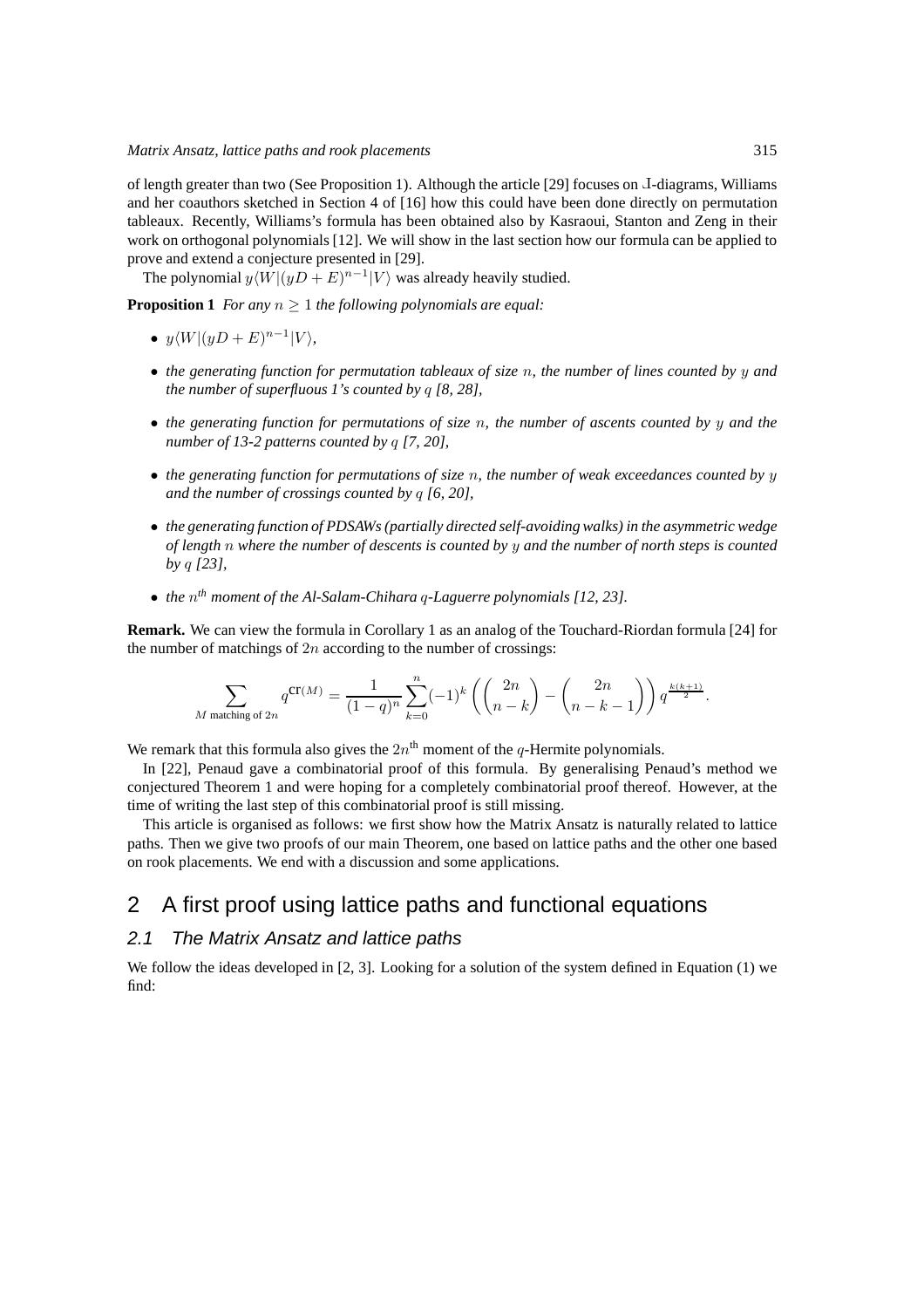**Proposition 2** *Let*  $D = (D_{i,j})_{i,j \geq 0}$  *and*  $E = (E_{i,j})_{i,j \geq 0}$  *such that* 

$$
D_{i,j} = \begin{cases} 1 + \dots + q^i & \text{if } i \text{ equals } j - 1 \text{ or } j, \\ 0 & \text{otherwise,} \end{cases}
$$
  
\n
$$
E_{i,j} = \begin{cases} 1 + \dots + q^i & \text{if } i \text{ equals } j \text{ or } j + 1, \\ 0 & \text{otherwise,} \end{cases}
$$
  
\n
$$
\langle W | = (1, 0, 0, \dots), \text{ and } \quad |V\rangle = (1, 0, 0, \dots)^T.
$$

*Then these matrices and vectors satisfy the Ansatz of Equation* (1)*.*

We can interpret  $y\langle W|(yD+E)^{n-1}|V\rangle$  as the generating polynomial of paths of length  $n-1$ . The weight of a path is the product of the weight of its steps and the weight of the starting and ending points. If a path starts (resp. ends) at  $(0, i)$  (resp.  $(n - 1, i)$ ) the weight of the starting (resp. ending) point is  $W_i$ (resp.  $V_i$ ). The weight of a step going from  $(x, i)$  to  $(x + 1, j)$  is  $D_{i,j} + E_{i,j}$ . We call i the starting height of the step. See [2, 3] for details.

Proposition 2 implies that the paths we are dealing with here are bi-coloured Motzkin paths, i.e., paths that start and end at height zero and consist of north-east, south-east and two types of east steps. Using a classical bijection we can transform these paths of length  $n-1$  into Motzkin paths of length n where east steps of type 2 can not appear at height zero.

**Proposition 3**  $y \langle W | (yD + E)^{n-1} | V \rangle$  is the generating polynomial of weighted bi-coloured Motzkin *paths of length* n *such that the weight of steps starting at height* i *is*

- $y + yq + \ldots + yq^{i} = y \frac{1-q^{i+1}}{1-q}$ 1−q *for north-east steps and east steps of type 1, and*
- 1 + q + ... +  $q^{i-1} = \frac{1-q^i}{1-q}$ 1−q *for south-east steps and east steps of type 2.*

This can also be done combining results in [6, 8, 20].

### 2.2 The proof

The method used in this subsection is inspired by an article of Penaud [22]. We extract a factor of  $(1-q)^n$ from the generating polynomial of the weighted bi-coloured Motzkin paths from Proposition 3 and obtain that

$$
y\langle W|(yD+E)^{n-1}|V\rangle = \frac{1}{(1-q)^n} \sum_{p \in P(n)} w(p),
$$

where  $P(n)$  is the set of labelled bi-coloured Motzkin paths of length n such that the weight of steps starting at height  $i$  is either

- y or  $-yq^{i+1}$  for north-east steps or east steps of type 1,
- 1 or  $-q<sup>i</sup>$  for south-east steps or east steps of type 2,

and  $w(p)$  is the total weight of the path.

Let  $M(n)$  be the subset of the paths in  $P(n)$  such that the weight of any east step and the weight of any peak (a north-east step followed by a south-east step) is neither 1 nor y. Let  $\mathcal{M}_{n,k,j}$  be the number of left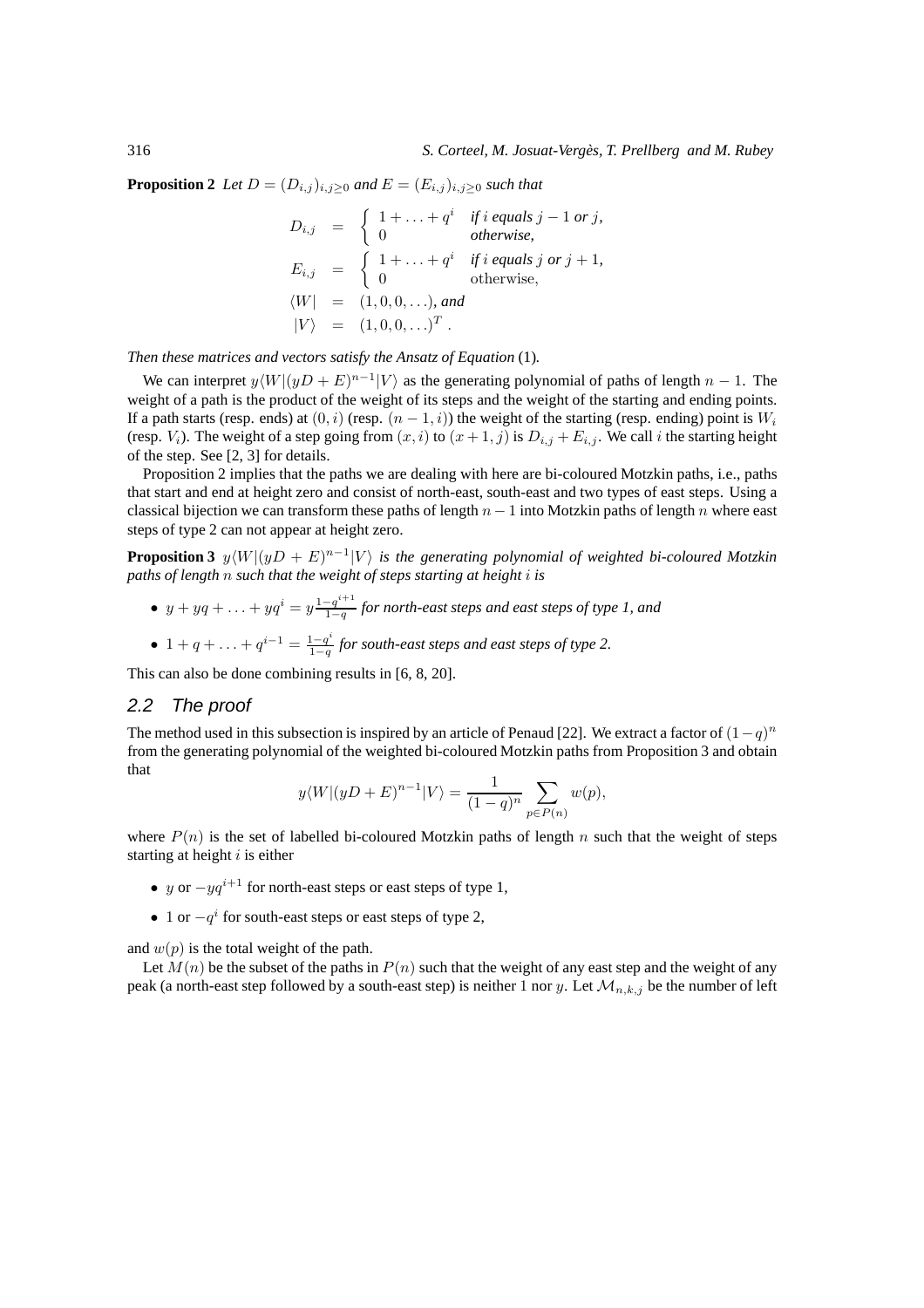factors of bi-coloured Motzkin paths of length  $n$ , final height  $k$ , and with  $j$  south-east and east steps of type 1.

**Lemma 1** *There is a bijection between paths in*  $P(n)$  *and pairs of paths such that for some*  $k \in \{0, \ldots, n\}$ 

- *the first path is a left factor of a bi-coloured Motzkin path of length* n *and final height* k*,*
- *the second path is in*  $M(k)$ *.*

*In particular, we have*

$$
\sum_{p \in P(n)} w(p) = \sum_{k=0}^{n} \sum_{j=0}^{n-k} \mathcal{M}_{n,k,j} y^{j} \sum_{p \in M(k)} w(p).
$$

**Proof:** Let p be a path in  $P(n)$ . We decompose p into a sequence  $m_1q_1m_2q_2 \ldots m_kq_km_{k+1}$  such that

- the  $m_i$  are maximal (but possibly empty) sub-paths of p with all steps having weight 1 or y, and returning to their starting height,
- the  $q_i$  are single steps.

It follows that  $q_1q_2 \ldots q_k$  is a path in  $M(k)$ . Replacing in the sequence  $m_1q_1m_2q_2 \ldots m_kq_km_{k+1}$  each step  $q_i$  by a north-east step, and taking into account the number of south-east steps and east steps of type 1, we obtain a path in  $\mathcal{M}_{n,k,j}$  of weight  $y^j$ . ✷

It remains to compute  $\mathcal{M}_{n,k,j}$  and  $M_k = \sum_{p \in M(k)} w(p)$ .

**Proposition 4** *The number* Mn,k,j *of left factors of bi-coloured Motzkin paths of length* n*, final height* k, and with j south-east steps and east steps of type 1, is  $\binom{n}{j}\binom{n}{j+k} - \binom{n}{j-1}\binom{n}{j+k+1}$ .

**Proof:** We note that the formula can be seen as a  $2 \times 2$  determinant. By the Lindström-Gessel-Viennot lemma, this equals the number of pairs of non-intersecting lattice paths taking north and east steps from  $(1, 0)$  to  $(n - j, j)$  and  $(0, 1)$  to  $(n - j - k, j + k)$  respectively.

We transform such a pair of paths step by step into a single Motzkin path according to the following translation table:

| $ith$ step of lower path | upper path | Motzkin path |
|--------------------------|------------|--------------|
| north                    | north      | east type 1  |
| east                     | east       | east type 2  |
| north                    | east       | north-east   |
| east                     | north      | south-east.  |

It is easy to see that the condition that the two lattice paths do not intersect corresponds to the condition that the Motzkin path does not run below the  $x$ -axis. Furthermore, we see that the number of east and south-east steps equals j, the number of north steps of the lower path.  $\Box$ 

**Proposition 5** The generating polynomial  $M_k$  equals  $\sum_{i=0}^k y^i q^{i(k+1-i)}$ .

**Proof:** We add an extra parameter on the paths in  $M(n)$ , that marks the number of steps that have a weight different from 1 and y. More precisely, the weight of steps starting at height  $i$  is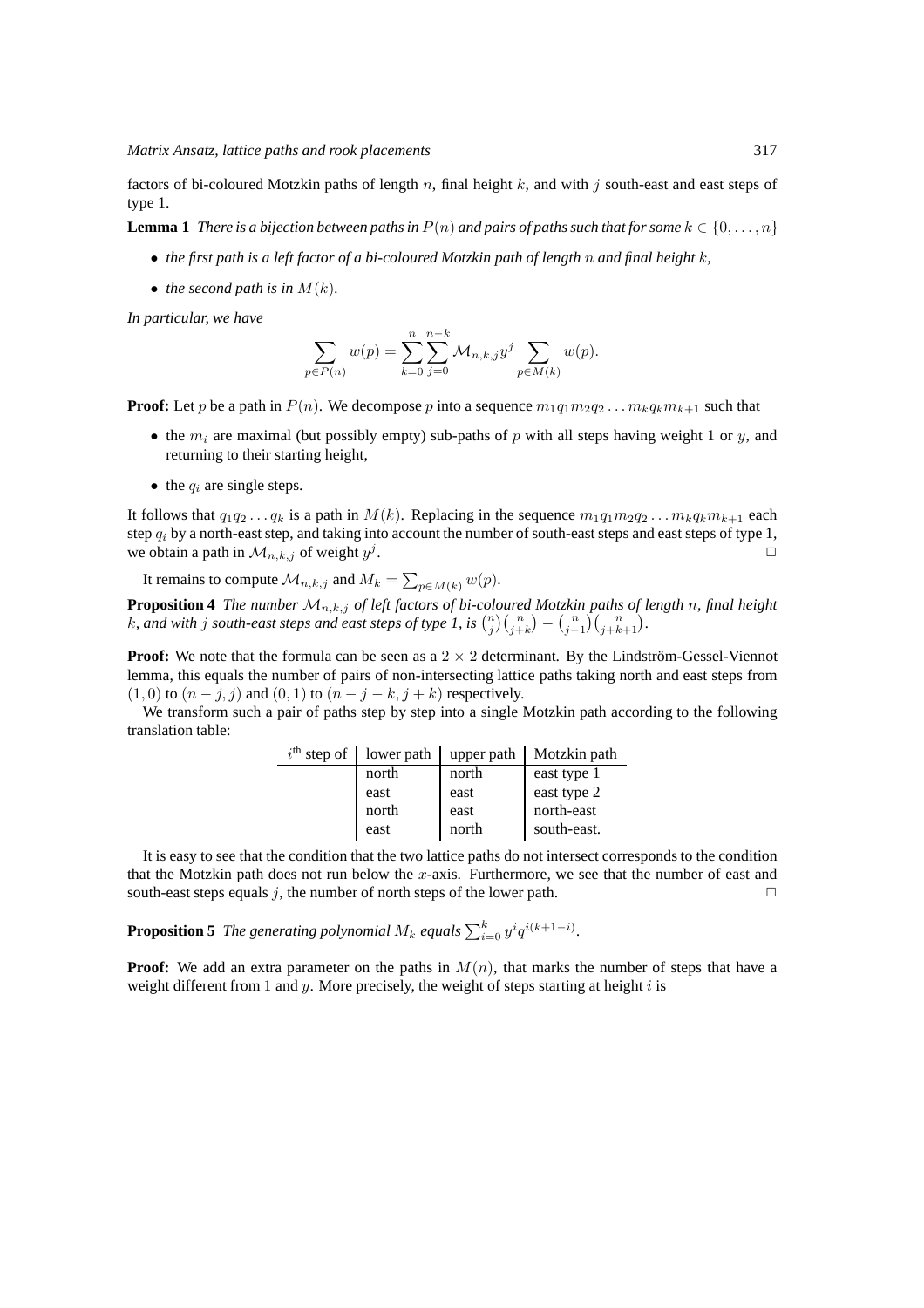- y or  $-yzq^{i+1}$  for north-east steps or east steps of type 1, and
- 1 or  $-zq^i$  for south-east steps or east steps of type 2.

Let  $M(z) = \sum_{n \geq 0} t^n \sum_{p \in M(n)} w(p)$ . We can obtain a functional equation for  $M(z)$  by considering the following decomposition: A path is either (a) empty, (b) a north-east step of weight 1, followed by a path, followed by a south east step of weight  $-qyz$ , followed by another path, (c) a north-east step of weight  $-qz$ , followed by a path, followed by a south east step of weight  $-qyz$ , followed by another path, (d) a north-east step of weight  $-qz$ , followed by a path, followed by a south east step of weight y, followed by another path, (e) a north-east step of weight 1, followed by a *non-empty* path, followed by a south east step of weight y, followed by another path, (f) an east step of type 1 followed by another path, or (g) an east step of type 2 followed by a path. The corresponding weight is (a) 1, (b)  $-M(qz)qyzM(z)t^2$ , (c)  $qzM(qz)qyzM(z)t^2$ , (d)  $-qzM(qz)yM(z)t^2$ , (e)  $(M(qz) - 1) yM(z)t^2$ , (f)  $-qyzM(z)t$ , or (g)  $-zM(z)t$ , respectively. Thus, we have:

$$
M(z) = 1 - (qyzt + zt + yt^2)M(z) + yt^2(1 - qz)^2M(z)M(qz).
$$

Proceeding similar to [18], we use the linearising Ansatz

$$
M(z) = \frac{1}{1-z} \frac{H(qz)}{H(z)}
$$

to obtain

$$
H(z) - (1 + yt^2)H(qz) + yt^2H(q^2z) = z\left(H(z) + (1+qy)tH(qz) + qyt^2H(q^2z)\right).
$$

Solving recursively for the coefficients  $c_n$  of  $H(z) = \sum_{n=0}^{\infty} c_n z^n$ , we obtain a solution in terms of a basic hypergeometric series,

$$
H(z) = {}_2\phi_1(-t, -tqy; t^2qy; q, z) = \sum_{n=0}^{\infty} \frac{(-t, -tqy; q)_n}{(t^2qy, q; q)_n} z^n.
$$

Note that we are dealing with a series of the type  $_2\phi_1(a, b; ab; q, z)$  where  $a = -t$  and  $b = -tqy$ . In order to take the limit  $z \to 1$ , we need to transform using Heine's transformation

$$
{}_2\phi_1(a,b,ab;q,z)=\frac{(az,b;q)_\infty}{(ab,z;q)_\infty}{}_2\phi_1(a,z;az;q,b) .
$$

We find that

$$
M(z) = \frac{1}{1 - az} \frac{2\phi_1(a, qz; aqz; q, b)}{2\phi_1(a, z, az; q, b)}
$$

and therefore

$$
M(1) = \frac{1}{1-a} \cdot 2\phi_1(a, q; aq; q, b) = \sum_{n=0}^{\infty} \frac{b^n}{1-aq^n}.
$$

Changing back to  $a = -t$  and  $b = -tqy$ ,

$$
M_k = (-1)^k [t^k] M(1) = \sum_{m+n=k} y^n q^{n(m+1)} = \sum_{i=0}^k y^i q^{i(k-i+1)}.
$$

 $\Box$ 

Combining the previous results, we get a proof of Theorem 1.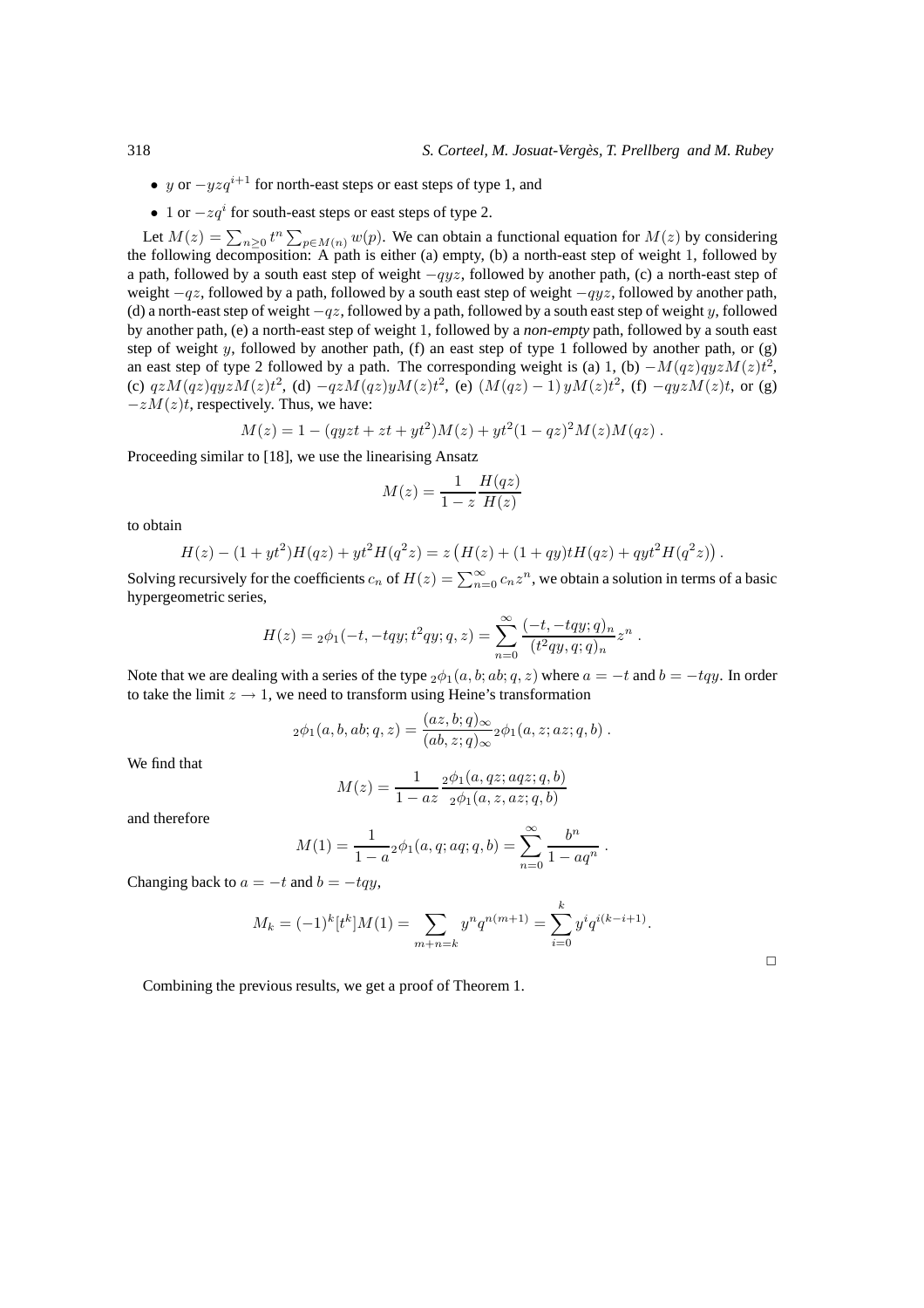## 3 A second proof using the Matrix Ansatz and rook placements

For further details about material in this section, see [11]. One of the ideas at the origin of this proof is the following. From D and E of the Matrix Ansatz, we define new operators  $\hat{D}$  and  $\hat{E}$  as

$$
\hat{D} = \frac{q-1}{q}D + \frac{1}{q}, \qquad \hat{E} = \frac{q-1}{q}E + \frac{1}{q}.
$$

An immediate consequence is that

$$
\hat{D}\hat{E} - q\hat{E}\hat{D} = \frac{1-q}{q^2}, \qquad \langle W|\hat{E} = \langle W|, \qquad \text{and} \quad \hat{D}|V\rangle = |V\rangle.
$$
 (3)

This commutation relation is somewhat simpler than the one satisfied by  $D$  and  $E$ , as it has no terms linear in  $\hat{D}$  or  $\hat{E}$ . Moreover, we have  $q(y\hat{D} + \hat{E}) + (1 - q)(y\hat{D} + E) = 1 + y$ , for any parameter y. Using this identity, we obtain the following inversion formulae between  $(yD+E)^n$  and  $(yD+\hat{E})^n$ :

$$
(1-q)^n(yD+E)^n = \sum_{k=0}^n \binom{n}{k} (1+y)^{n-k} (-1)^k q^k (y\hat{D} + \hat{E})^k, \text{ and } (4)
$$

$$
q^{n}(y\hat{D}+\hat{E})^{n} = \sum_{k=0}^{n} {n \choose k} (1+y)^{n-k} (-1)^{k} (1-q)^{k} (D+E)^{k}.
$$
 (5)

In particular, the first formula means that in order to compute the coefficients of the normal form of  $(yD + E)^n$ , it is sufficient to compute the ones of  $(y\hat{D} + \hat{E})^k$  for all  $0 \le k \le n$  (as taking the normal form is a linear operation).

Except for a factor  $-q$ , the operators  $\hat{D}$  and  $\hat{E}$  are also defined in [25] and [1]. In the first reference, Uchiyama, Sasamoto and Wadati used the commutation relation between  $\hat{D}$  and  $\hat{E}$  to find explicit matrices for these operators. They derive the eigenvalues and eigenvectors of  $\hat{D} + \hat{E}$ , and consequently the ones of  $D + E$ , in terms of orthogonal polynomials. In the second reference, Blythe, Evans, Colaiori and Essler also use these eigenvalues and obtain an integral form for  $\langle W|(D + E)^n|V\rangle$ . They also provide an exact integral-free formula of this quantity, somewhat complicated since it contains three summations and several q-binomial coefficients, but more general since it contains two other parameters.

In this article, instead of working on representations of  $\ddot{D}$  and  $\ddot{E}$  and their eigenvalues, we study the combinatorics of the rewriting in the normal form of  $(D + \hat{E})^n$ , and more generally  $(y\hat{D} + \hat{E})^n$  for some parameter y. In the case of  $\hat{D}$  and  $\hat{E}$ , the objects that appear are the *rook placements in Young diagrams*, long-known by combinatorists since the results of Kaplansky, Riordan, Goldman, Foata and Schützenberger (see [19] and references therein). This method is described in [26], and is the same that the one leading to permutation tableaux or alternative tableaux in the case of  $D$  and  $E$ .

#### **Definition 1** *Let*  $\lambda$  *be a Young diagram. A rook placement of shape*  $\lambda$  *is a partial filling of the cells of*  $\lambda$ *with rooks (denoted by a circle* ◦*), such that there is at most one rook per row (resp. per column).*

For convenience, we distinguish with a cross  $(\times)$  each cell of the Young diagram that is not below (in the same column) or to the left (in the same row) of a rook (we are using the French convention). The number of crosses is an important statistic on rook placements, which was introduced in [10] as a generalisation of the inversion number for permutations. Indeed, if  $\lambda$  is a square of side length n, a rook placement R with n rooks may be visualised as the graph of a permutation  $\sigma \in \mathfrak{S}_n$ , and in this interpretation the number of crosses in R is the inversion number of  $\sigma$ .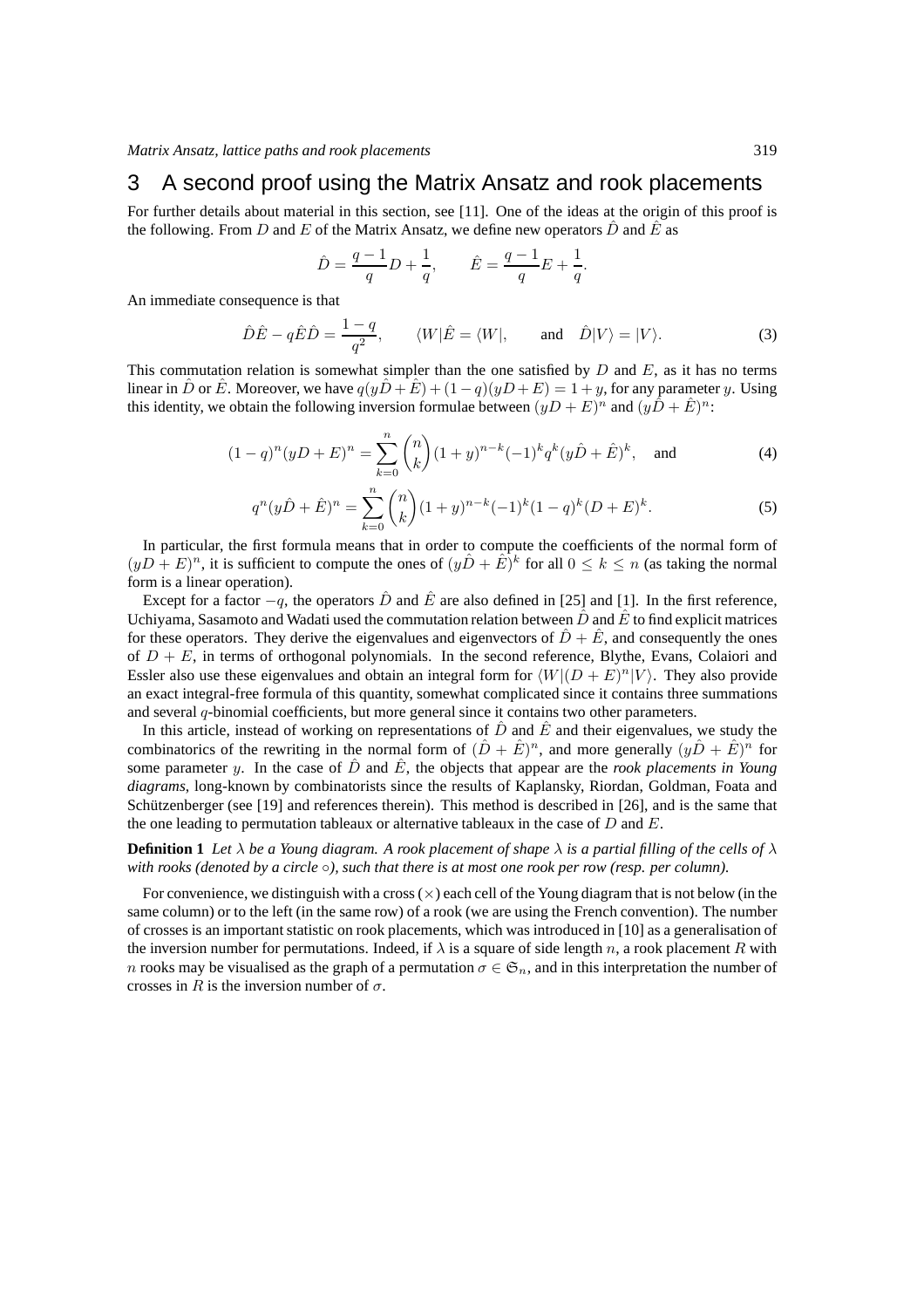**Definition 2** The weight of a rook placement R with r rooks, s crosses and t columns is  $w(R) = p^r q^s y^t$ , *where*  $p = \frac{1-q}{q^2}$ .

With the definition of rook placements and their weights we can give the combinatorial interpretation of  $\langle W|(y\hat{D} + \hat{E})^n|V\rangle$ . This is similar to the q-Wick theorem given in [14], and our rook placements are equivalent to the Feynman diagram of this reference.

**Proposition 6** *For any n*,  $\langle W | (y\hat{D} + \hat{E})^n | V \rangle$  *is equal to the sum of weights of all rook placements of half-perimeter* n*.*

The enumeration of rook placements leads to an evaluation of  $\langle W|(y\hat{D}+\hat{E})^{n-1}|V\rangle$ , hence of  $\langle W|(yD+E)^{n-1}|V\rangle$  $E)^{n-1}|V\rangle$  via the inversion formula (4).

#### 3.1 Rook placements and involutions

Given a rook placement R of half-perimeter n, we define an involution  $\alpha(R)$  by the following construction: label the north-east boundary of R with integers from 1 to n. This implies that each column or row has a label between 1 and n. If a column, or row, is labelled by i and does not contain a rook, it is a fixed point of  $\alpha(R)$ . Also, if there is a rook at the intersection of column i and row j, then  $\alpha(R)$  sends i to j (and  $j$  to  $i$ ).

Given a rook placement R of half-perimeter n, we also define a Young diagram  $\beta(R)$  by the following construction: if we remove all rows and columns of  $R$  containing a rook, the remaining cells form a Young diagram, which we denote by  $\beta(R)$ . We also define  $\phi(R) = (\alpha(R), \beta(R))$ . See Figure 1 for an example.



**Fig. 1:** Example of a rook placement and its image by the map  $\phi$ .

**Proposition 7** *The map*  $\phi$  *is a bijection between rooks placements in Young diagrams of half-perimeter* n, *and ordered pairs* (I, λ) *where* I *is an involution on* {1, . . ., n} *and* λ *a Young diagram of half-perimeter*  $|Fix(I)|$ *. If*  $\phi(R) = (I, \lambda)$ *, the number of crosses in* R *is the sum of*  $|\lambda|$  *and some parameter*  $\mu(I)$ *.* 

**Proof:** This kind of bijection rather classical, see for instance [4, 13]. Note that the pairs  $(I, \lambda)$  may be seen as involutions on  $\{1, \ldots, n\}$  with a weight 2 on each fixed point. For the second part of the proposition, we just have to distinguish different kinds of crosses in the rook placement R. For example, the crosses with no rook in the same line and column are enumerated by  $|\lambda|$ .

**Corollary 2** *Let*  $T_{j,k,n}$  *be the sum of weights of rook placements of half perimeter n, with k lines and j lines without rooks. Then for any j,k,n, we have:*

$$
T_{j,k,n} = \begin{bmatrix} n - 2k + 2j \\ j \end{bmatrix}_q y^j T_{0,k-j,n}.
$$
 (6)

**Proof:** The previous proposition means that the number of crosses is an additive parameter with respect to the decomposition  $R \mapsto (I, \lambda)$ . This naturally lead to a factorisation of the generating function.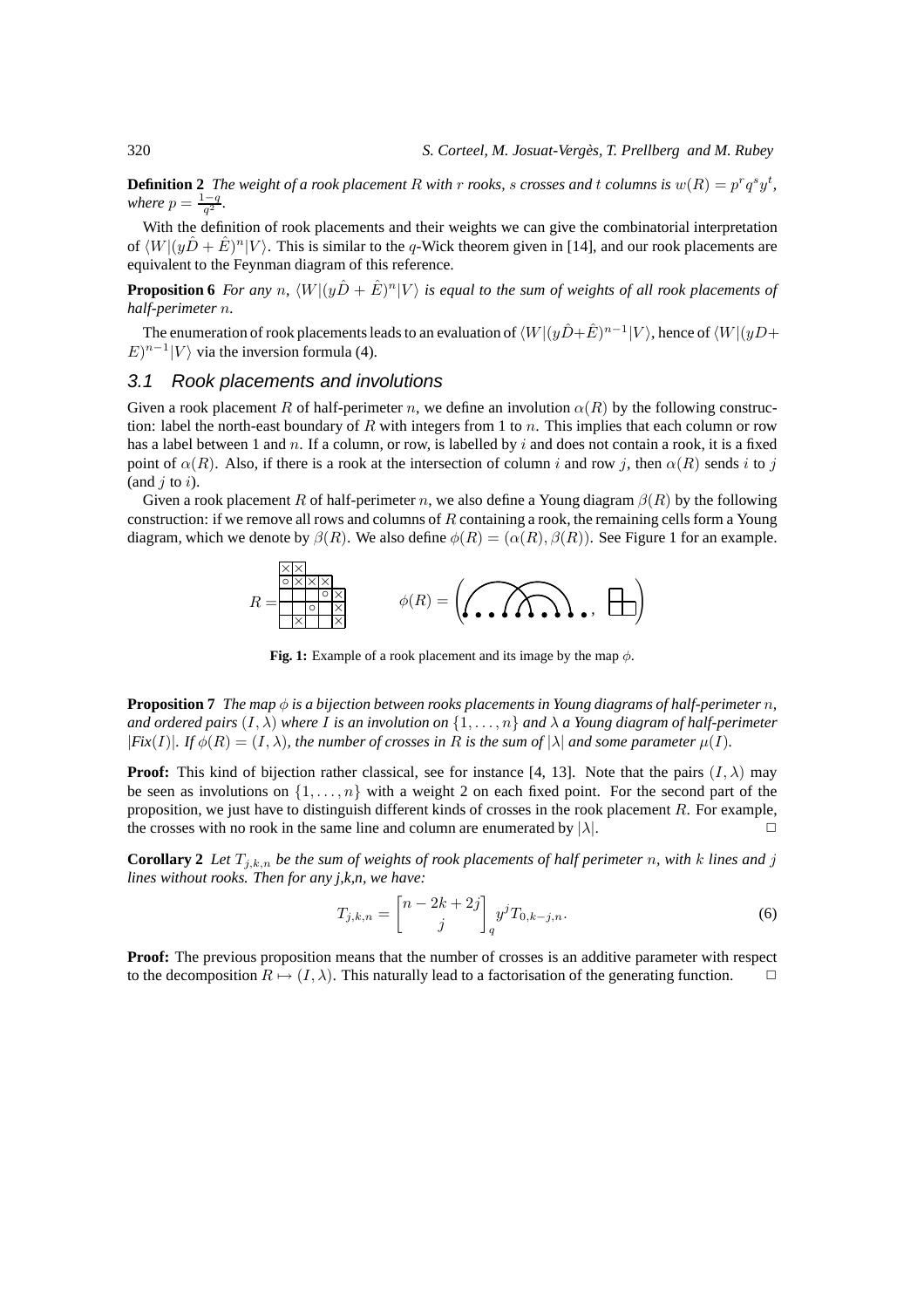*Matrix Ansatz, lattice paths and rook placements* 321

#### 3.2 The recurrence

**Proposition 8** *We have the following recurrence relation:*

$$
T_{0,k,n} = T_{0,k,n-1} + py[n+1-2k]_q T_{0,k-1,n-1}.
$$
\n(7)

**Proof:** We have the relation  $T_{0,k,n} = T_{0,k,n-1} + pT_{1,k,n-1}$ . Indeed, we can distinguish two cases, whether a rook placement enumerated by  $T_{0,k,n}$  has a rook in its first column or not. These two cases give respectively the two terms of the previous identity. To end the proof we can apply identity (6) to the second term.

The recurrence (7) is solved by the following formula.

#### **Proposition 9**

$$
T_{0,k,n} = q^{-2k} \sum_{i=0}^{k} (-1)^i q^{\frac{i(i+1)}{2}} {n-2k+i \brack i}_q \left( {n \choose k-i} - {n \choose k-i-1} \right).
$$
 (8)

It is worth noticing that we can get the Touchard-Riordan formula as a special case when  $n$  is even and  $k = \frac{n}{2}$ . Actually there is also a bijective proof of (8), which generalizes Penaud's bijective proof of the Touchard-Riordan formula [22].

From this proposition, identity (6), and a q-binomial identity, we derive a formula for  $T_{j,k,n}$ .

#### **Proposition 10**

$$
\sum_{j=0}^k T_{j,k,n} = \sum_{j=0}^k \left( \binom{n}{j} - \binom{n}{j-1} \right) \left( \frac{q^{(k+1-j)(n-k-j)} - q^{(k-j)(n-k-j)} + q^{(k-j)(n+1-k-j)} - q^{(k+1-j)(n+1-k-j)}}{(1-q)q^n} \right).
$$

Summing this identity over  $k$  gives the following result.

#### **Proposition 11**

$$
\langle W|(y\hat{D}+\hat{E})|V\rangle = (1+y)G(n) - G(n+1),\tag{9}
$$
  
where 
$$
G(n) = \sum_{j=0}^{\lfloor \frac{n}{2} \rfloor} \left( \binom{n}{j} - \binom{n}{j-1} \right) \sum_{i=0}^{n-2j} y^{i+j-1} q^{i(n+1-2j-i)}.
$$

This formula is a linear combination of the polynomials  $P_k = \sum_{i=0}^k y^i q^{i(k+1-i)}$ , the coefficients being polynomials in y, just as in Theorem 1. With this result and the inversion formula (4), we can prove Theorem 1: the last step is an elementary binomial simplification.

# 4 Applications

Among all the objects of the list in Proposition 1, the most studied are probably permutations and the pattern 13-2, see for example [5, 7, 20, 21, 15]. In particular, in [5, 21] we can find methods for obtaining, as a function of n for a given k, the number of permutations of size n with exactly k occurrences of pattern 13-2. By taking the Taylor series of (1), we obtain direct and quick proofs for these results. As an illustration we give the formulae for  $k \leq 3$  in the following proposition.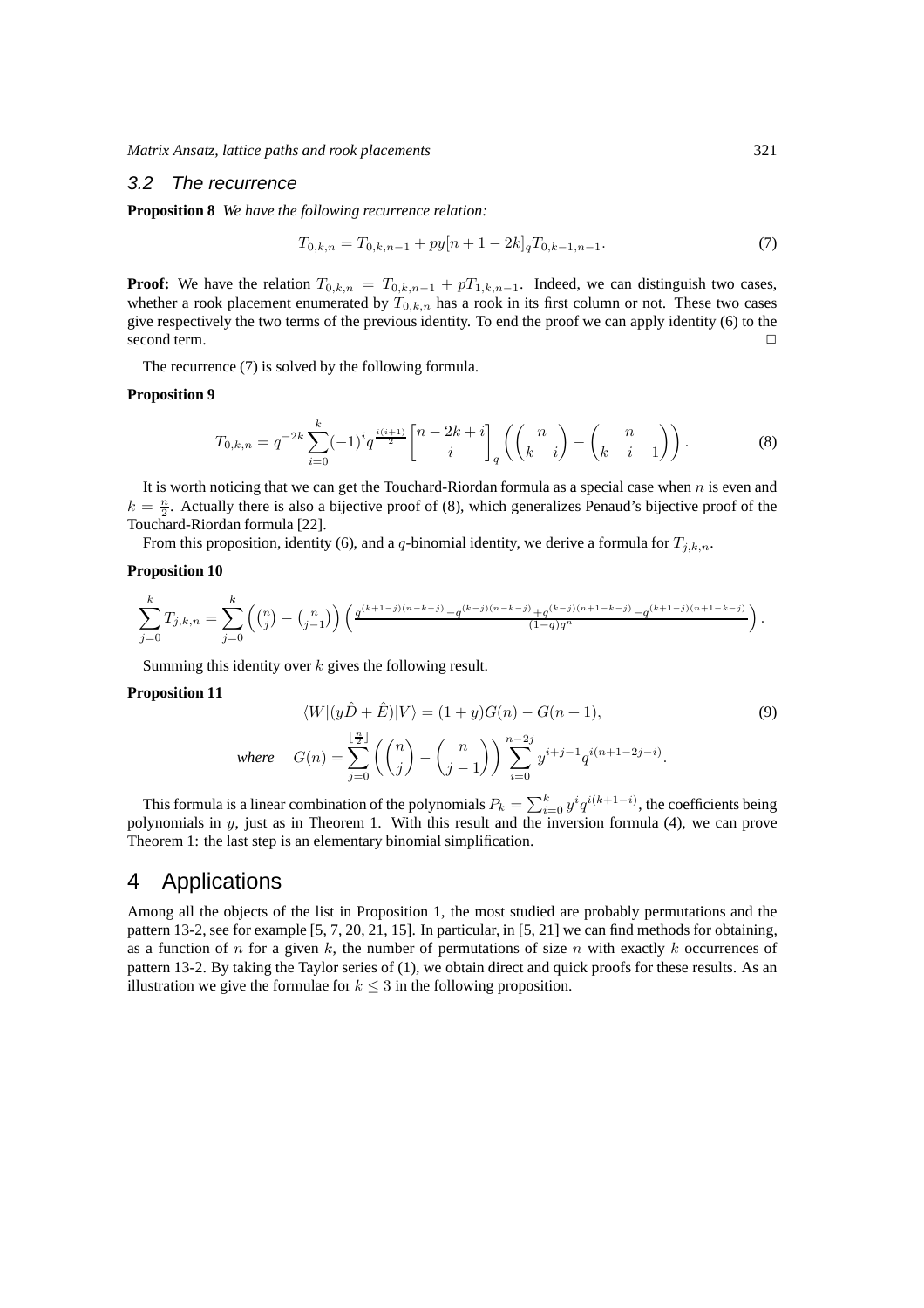**Proposition 12** *The order 3 Taylor series of*  $\langle W | (D + E)^{n-1} | V \rangle$  *is:* 

$$
\langle W|(D+E)^{n-1}|V\rangle = C_n + {2n \choose n-3}q + \frac{n}{2}{2n \choose n-4}q^2 + \frac{(n+1)(n+2)}{6} {2n \choose n-5}q^3 + O(q^4),
$$

*where*  $C_n$  *is the nth Catalan number.* 

More generally, a computer algebra system can provide higher order terms, for example it takes no more than a few seconds to obtain the following closed formula for  $[q^{10}]\langle W| (D + E)^{n-1} | V \rangle$ :

$$
\frac{(2n)!}{10!(n+12)!(n-8)!} \left(n^{13} + 70 n^{12} + 2093 n^{11} + 32354 n^{10} + 228543 n^9 - 318990 n^8 - 17493961 n^7 - 104051458 n^6 - 6828164 n^5 + 2022876520 n^4 + 6310831968 n^3 + 5832578304 n^2 + 14397419520 n + 5748019200\right),
$$

which is quite an improvement compared to the methods of [21]. In addition to exact formula, we can give asymptotic estimates, for example for the number of permutations with a given number of occurrences of pattern 13-2.

**Theorem 2** *For any fixed*  $m \geq 0$ *,* 

$$
[q^m]\langle W|(D+E)^{n-1}|V\rangle \sim \frac{4^n n^{m-\frac{3}{2}}}{\sqrt{\pi}m!} \quad \text{as } n \to \infty.
$$

**Proof:** When  $n \to \infty$ , the numbers  $\binom{2n}{n-k} - \binom{2n}{n-k-2}$  are dominated by the Catalan number  $\frac{1}{n+1} \binom{2n}{n}$ . This implies that in  $(1 - q)^n \langle W | (D + E)^{n-1} | V \rangle$ , each higher order term grows at most as fast as the constant term  $C_n$ . On the other side, the coefficient of  $q^m$  in  $(1-q)^{-n}$  is asymptotically  $n^m/m!$ .  $\Box$ 

Since any occurrence of the pattern 13-2 in a permutation is also an occurrence of the pattern 1-3-2, a permutation with  $k$  occurrences of the pattern 1-3-2 has at most  $k$  occurrences of the pattern 13-2. So we get the following corollary. This could also be obtained with the methods of [15], which gives an algorithm to obtain the generating functions of permutations with a given number of occurrences of 1-3-2.

**Corollary 3** Let  $\psi_k(n)$  be the number of permutations in  $\mathfrak{S}_n$  with at most k occurrences of the pattern *1-3-2. For any constant*  $C > 1$  *and*  $k \geq 0$ *, we have* 

$$
\psi_k(n) \le C \frac{4^n n^{k - \frac{3}{2}}}{\sqrt{\pi} k!}
$$

*when* n *is sufficiently large.*

So far we have only used Corollary 1. Now we illustrate what can be done with the refined formula given in Theorem 1. For example, when  $q = 0$  then the coefficient of  $y^m$  is given by the expression  $\sum_{k=0}^{n}(-1)^{k} \binom{n}{m}\binom{n}{m+k} - \binom{n}{m-1}\binom{n}{m+k+1}$ . This is equal to the Narayana number  $N(n, m) =$  $\frac{1}{n} {n \choose m} {n \choose m-1}$  (see [29] for a combinatorial proof).

We can also get the coefficients for higher powers of  $q$ . For example it is conjectured in [29] that the coefficient of  $qy^m$  in  $\langle W|y(yD+E)^{n-1}|V\rangle$  is equal to  $\binom{n}{m+1}\binom{n}{m-2}$ . Applying our results we can prove: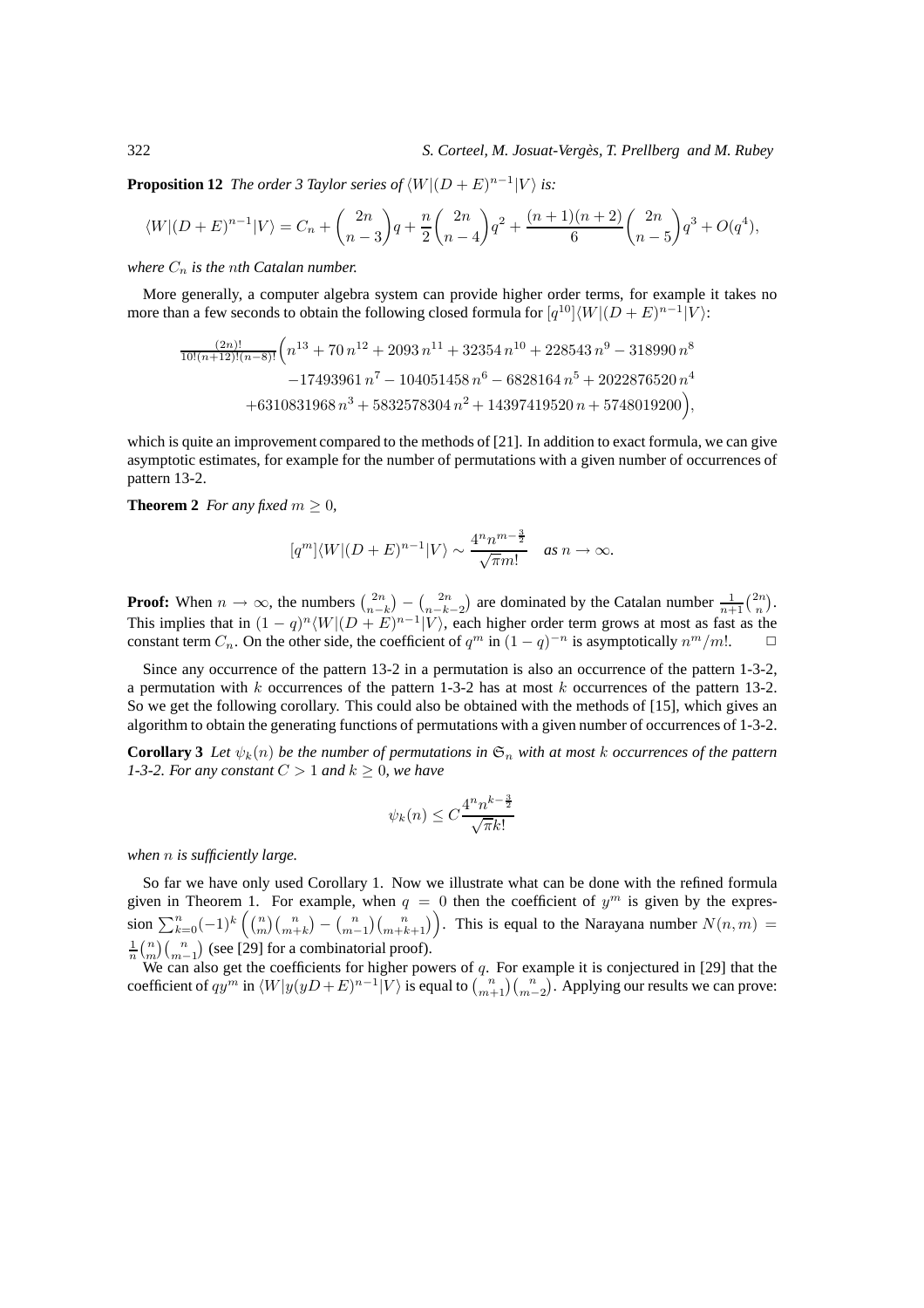*Matrix Ansatz, lattice paths and rook placements* 323

**Proposition 13** *The coefficients of*  $qy^m$  *and*  $q^2y^m$  *in*  $\langle W|y(yD+E)^{n-1}|V\rangle$  *are respectively:* 

$$
\binom{n}{m+1}\binom{n}{m-2} \qquad \text{and} \qquad \binom{n+1}{m-2}\binom{n+1}{m+2}\frac{nm+m-m^2-4}{2(n+1)}.
$$

**Proof:** A naive expansion of the Taylor series in q gives a lengthy formula, which is simplified easily after noticing that it is the product of  $\binom{n}{m}^2$  and a rational fraction of n and m.

## Acknowledgements

The authors want to thank Lauren Williams for her interesting discussions and suggestions.

## References

- [1] R. A. Blythe, M. R. Evans, F. Colaiori and F. H. L. Essler, Exact solution of a partially asymmetric exclusion model using a deformed oscillator algebra, J. Phys. A: Math. Gen. Vol. 33 (2000), 2313- 2332.
- [2] R. Brak, S. Corteel, J. Essam, R. Parviainen and A. Rechnitzer, A combinatorial derivation of the PASEP stationary state. Electron. J. Combin. 13 (2006), no. 1, 108, 23 pp.
- [3] R. Brak, and J.W. Essam, Asymmetric exclusion model and weighted lattice paths. J. Phys. A 37 (2004), no. 14, 4183–4217.
- [4] A. Burstein, On some properties of permutation tableaux, Ann. Combin. 11(3-4) (2007), 355-368.
- [5] A. Claesson, T. Mansour, Counting Occurrences of a Pattern of Type (1,2) or (2,1) in Permutations, Adv. in App. Maths. 29 (2002), 293-310.
- [6] S. Corteel, Crossings and alignments of permutations, Adv. in App. Maths. 38(2) (2007), 149-163.
- [7] S. Corteel and P. Nadeau, Bijections for permutation tableaux, Eur. Jour. of Comb 30(1) (2009), 295-310.
- [8] S. Corteel and L. K. Williams, Tableaux combinatorics for the asymmetric exclusion process, Adv. in App. Maths. 39(3) (2007), 293-310.
- [9] B. Derrida, M. Evans, V. Hakim, V. Pasquier, Exact solution of a 1D asymmetric exclusion model using a matrix formulation, J. Phys. A: Math. Gen. 26 (1993), 1493-1517.
- [10] A. Garsia and J. Remmel, q-Counting rook configurations and a formula of Frobenius. J. Combin. Theory, Ser. A 41 (1986), 246-275.
- [11] M. Josuat-Vergès, Rook placements in Young diagrams and permutation enumeration, submitted (2008). arXiv:0811.0524
- [12] A. Kasraoui, D. Stanton, J. Zeng, The combinatorics of Al-Salam-Chihara q-Laguerre polynomials, preprint (2008). arXiv:0810.3232v1.